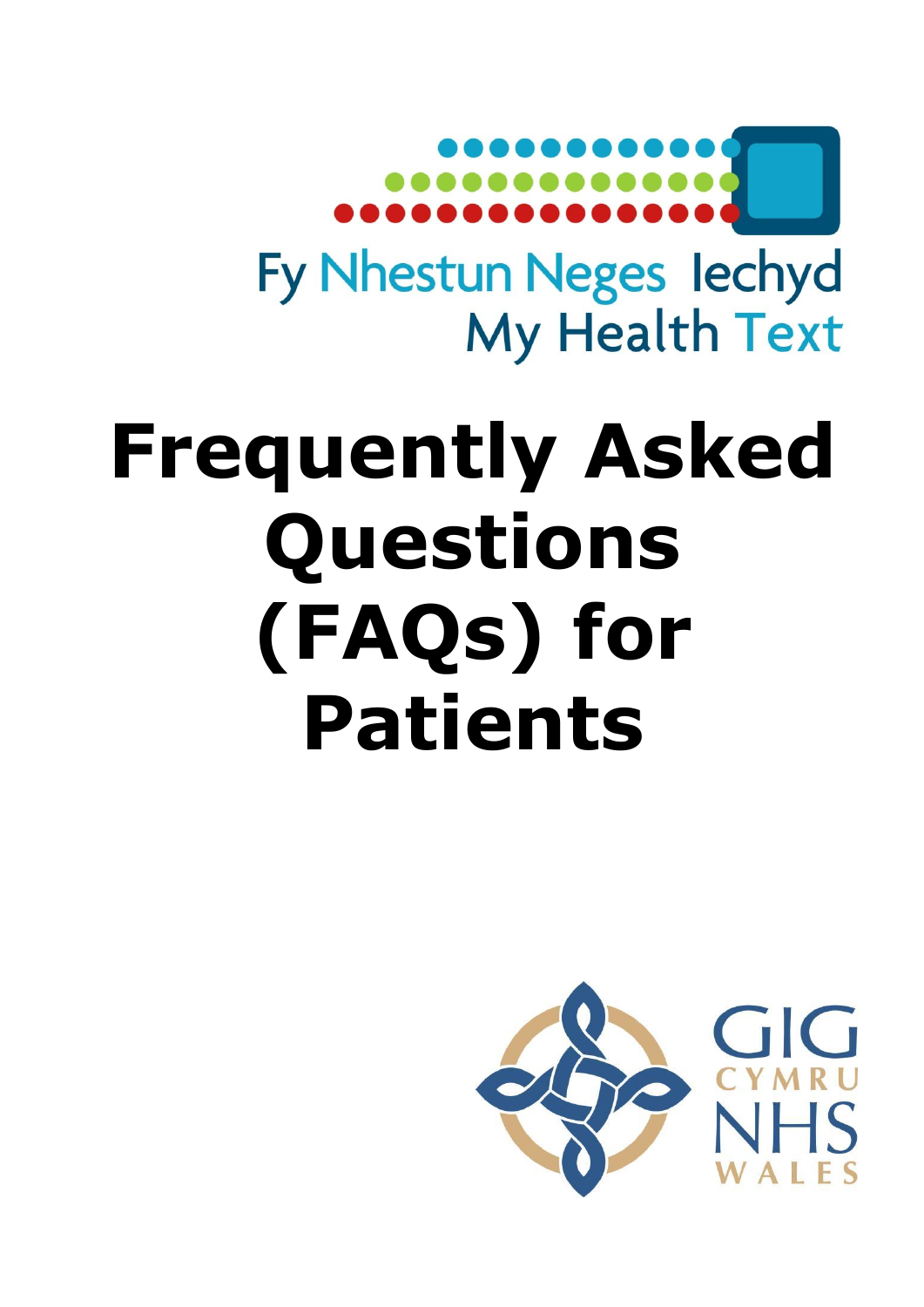

## **FAQs for My Health Text**

| Will I be able to also get reminders by email in the future? 3 |  |
|----------------------------------------------------------------|--|

#### <span id="page-1-1"></span><span id="page-1-0"></span>**GENERAL FAQs**

#### **What is My Health Text?**

My Health Text is a new service being offered across Wales where all GP practices will be provided with the ability to send SMS messages to patients to remind them about their upcoming appointments and invite them to contact the surgery for seasonal flu vaccinations or regular clinic appointments.

#### <span id="page-1-2"></span>**Why use My Health Text?**

My Health Text is a free service provided to all GP practices via their GP System Supplier and enables practices to text patients about their upcoming appointments and to invite specific patients to contact the surgery to attend for clinics appointments.

### <span id="page-1-4"></span><span id="page-1-3"></span>**PATIENT FAQs**

#### **How do I use My Health Text?**

**Patients** – All you have to do is to provide your GP Practice with a valid mobile telephone number that you wish for text messages to be sent to. They will use this to remind you of upcoming appointments and invite you to contact the practice for the relevant clinic appointments.